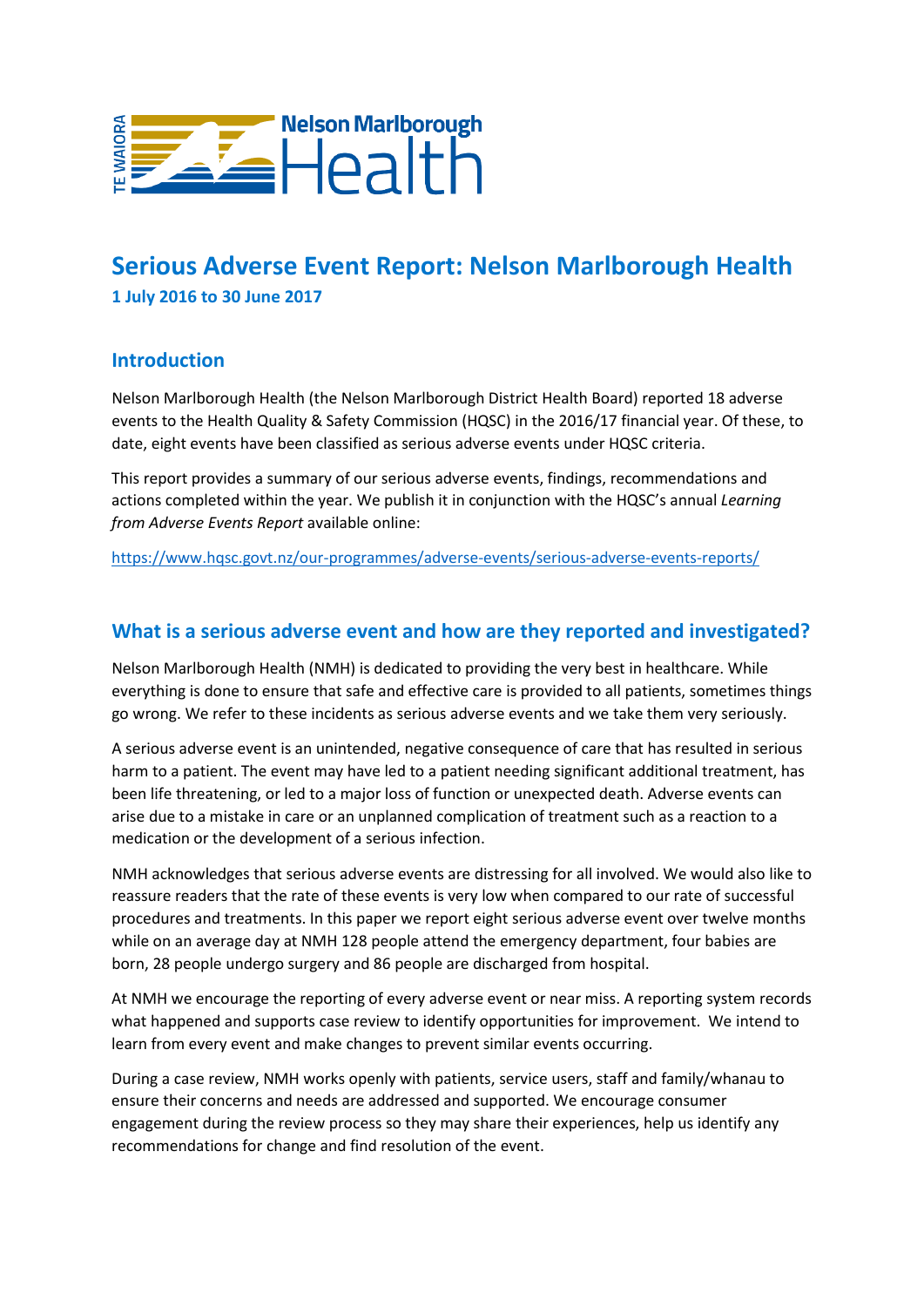New Zealand district health boards (DHBs) classify the severity of adverse events using the HQSC's severity assessment code (SAC). The two major SAC classifications, SAC 1 and SAC 2, are called serious adverse events. A SAC 1 event is one that has led to an unexpected death of a patient or severe loss of function that is related to the process of our health care. A SAC 2 event is one that has caused permanent major or temporary severe loss of function that is related to the process of our healthcare.

NMH recognises that each serious adverse event involves a person suffering harm or death while in our care. We deeply regret all instances of patient harm and acknowledge the grief and distress they cause to all involved – patients, whanau, friends and our own staff.

#### **Serious adverse event review**

NMH had fewer SAC 1 and 2 events in the 2016/17 financial year (*Figure 1)* compared to 2015/16; the 2016/17 figure is closer to our long-term average.

Further development of information for our staff to accurately classify events within our 'Safety 1st' reporting system using the HQSC criteria, and a greater overview and triage of all logged incidents by our Clinical Governance Support Team has allowed our reporting to be more specific this year.

NMH supports a 'just culture' environment to build staff confidence and willingness to report events.

'Just culture' is a culture of transparency and an environment of openness and trust for the people who use our services. We recognise that in almost every adverse event a collection of circumstances have come together to allow it to happen. Our focus is therefore on improving our systems of care not blaming individuals who contributed to a small parts of the problem.

By encouraging reporting of all events including less severe and 'near misses' and by responding and acting on them, we hope to foster just culture. At the same time we hope to reduce the number of more severe events by implementing corrective actions.

### **Serious Adverse Events at Nelson Marlborough Health: 2011 – 2017**

| Year                                      |   | 2011-2012   2012-2013   2013-2014 |   |    | 2014-2015   2015-2016   2016-2017 |    |
|-------------------------------------------|---|-----------------------------------|---|----|-----------------------------------|----|
| <b>Number</b><br>οf<br>events<br>reported | 6 | 9                                 | 8 | 11 | 41                                | 18 |

#### **Figure 1: Adverse events reported to HQSC by NMH 2011-2017**

#### **Why our figure is different from the HQSC's** *Annual Learning from Adverse Events* **report?**

Nelson Marlborough Health reported 18 serious adverse events to HQSC during the 2016/17 financial year (FY) but the HQSC's report lists eight serious adverse events.

Our figure is different as some events have been downgraded or amended since the publication of the HQSC report. Of the 18 events reported to HQSC: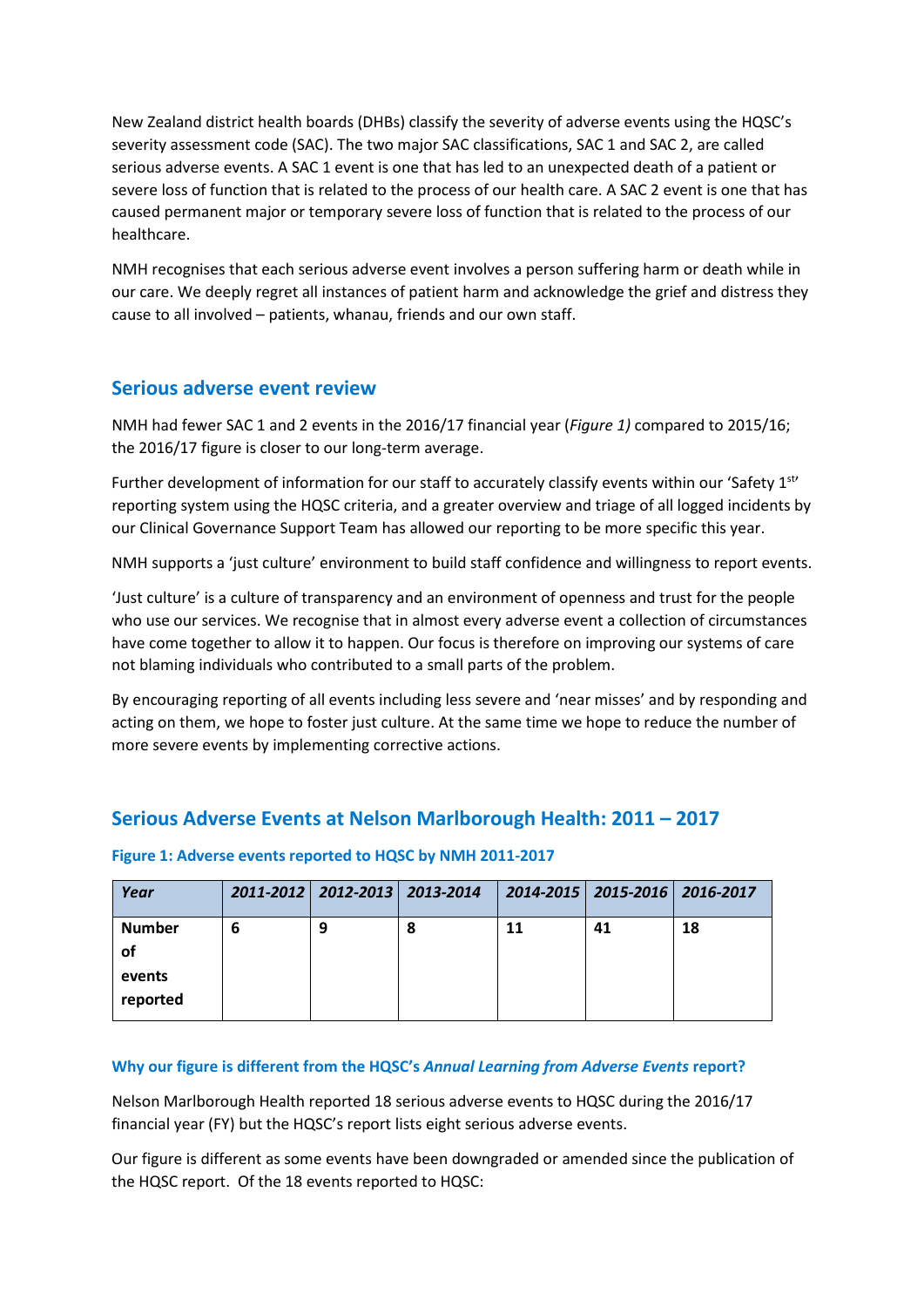- four were reclassified as not meeting SAC 1 or 2 criteria post-review and therefore downgraded to SAC 3
- six were reclassified as not meeting classification of a SAC event post-review as harm/death was not due to process of our healthcare eg serious decline in health/death was found to be due to the natural progression of a patient's illness rather than due to process of healthcare
- therefore 10 events in total were excluded from the HQSC figures for 2016/17.

## **Summary of events, findings and recommendations of the serious adverse events that have occurred in the 2016/17 financial year**

The eight events have been categorised under the following headings:

- clinical process
- patient falls
- Resources/organisation/management

| <b>DESCRIPTION OF</b><br><b>EVENT</b>                             | <b>REVIEW - MAIN FINDINGS</b>                                                                                                                                                                                                              | <b>SUMMARY OF</b><br><b>RECOMMENDATIONS/ACTIONS</b>                                                                                                                                                                                                                                                                                                                                                                                                                                                                                                     |  |  |  |  |
|-------------------------------------------------------------------|--------------------------------------------------------------------------------------------------------------------------------------------------------------------------------------------------------------------------------------------|---------------------------------------------------------------------------------------------------------------------------------------------------------------------------------------------------------------------------------------------------------------------------------------------------------------------------------------------------------------------------------------------------------------------------------------------------------------------------------------------------------------------------------------------------------|--|--|--|--|
| <b>CATEGORY 1: CLINICAL PROCESS</b>                               |                                                                                                                                                                                                                                            |                                                                                                                                                                                                                                                                                                                                                                                                                                                                                                                                                         |  |  |  |  |
| Abdominal bleed<br>following an<br>emergency Caesarean<br>section | Event has been investigated. The report<br>is out for final amendments and<br>approval by review team.<br>We have improved the management<br>and care of women who require high<br>dependency care and/or are at risk of<br>deteriorating. | Recommendations completed:<br>Implementation of the Modified Obstetric<br>Early Warning Score (MEOWS) System<br>district-wide to assist staff to identify<br>antenatal and postnatal women early if they<br>deteriorate, and a pathway to get extra care.<br>High-dependency postnatal mothers to be<br>cared for in birthing suite to ensure higher<br>ratio of care '1-2-1'<br>Maternity staff education with extra focus<br>on:<br>criteria around the use emergency<br>call system<br>identification and management of<br>the deteriorating patient |  |  |  |  |
| Unanticipated<br>complications<br>following surgical<br>procedure | Under review - report pending                                                                                                                                                                                                              |                                                                                                                                                                                                                                                                                                                                                                                                                                                                                                                                                         |  |  |  |  |
| Unexpected death<br>of patient<br>following                       | Patient presented with complex<br>disease with high mortality                                                                                                                                                                              | Further development of clinical guidelines for<br>surgical conditions to indicate risks,<br>observations and required responses,                                                                                                                                                                                                                                                                                                                                                                                                                        |  |  |  |  |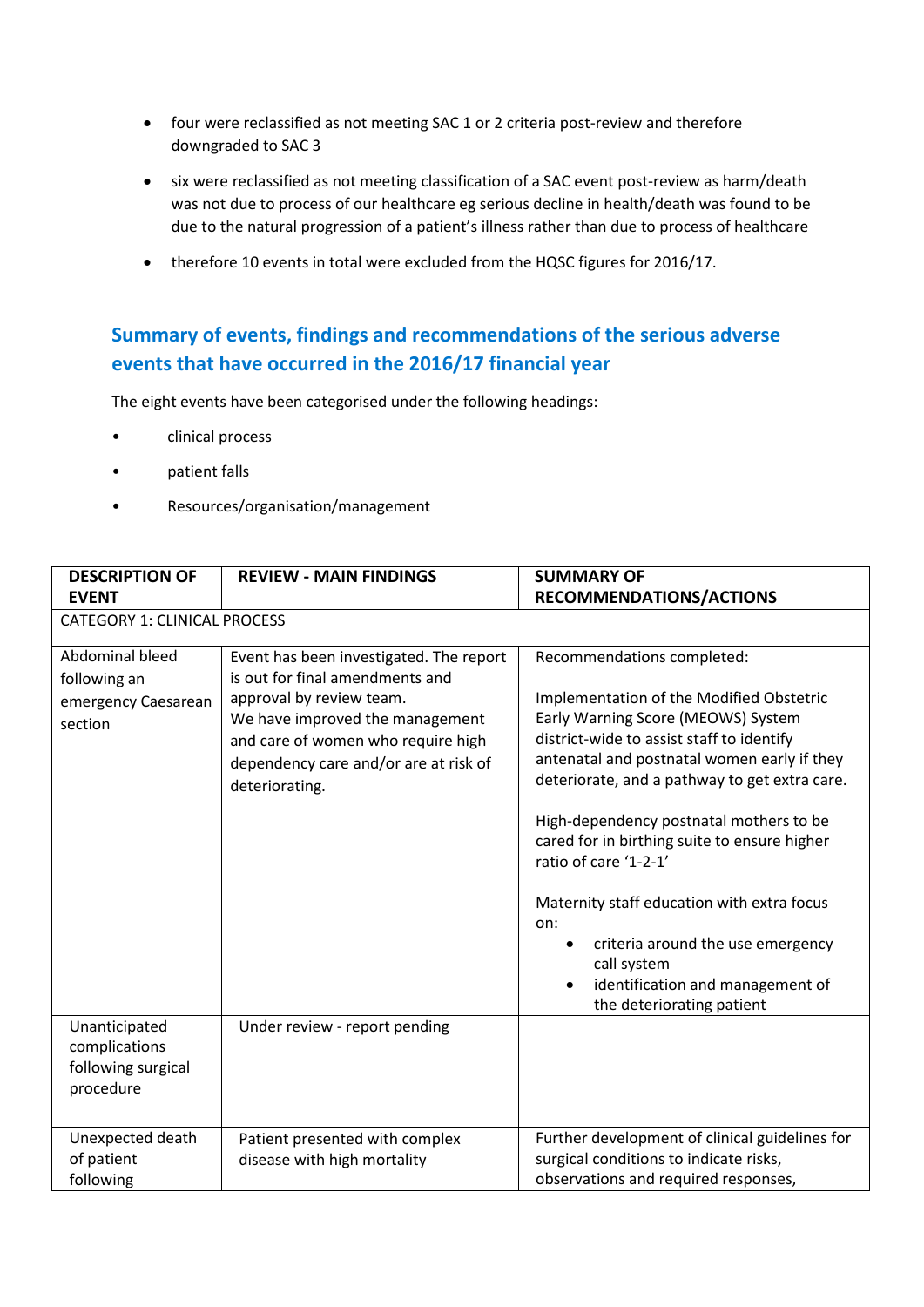| admission with                       | Incomplete fluid balance                                 | including criteria for physician involvement in |
|--------------------------------------|----------------------------------------------------------|-------------------------------------------------|
| abdominal pain<br>and complex multi- | Handover/escalation of clinical                          | surgical care.                                  |
| system disease                       | concern/oversight of                                     | Incorporation of the importance of cumulative   |
|                                      | patients/communication pathways                          | balance and clear documentation into<br>fluid   |
|                                      |                                                          | the 'deteriorating patient' education           |
|                                      | Staff feel able to voice issues                          | programme.                                      |
|                                      | within the team                                          |                                                 |
|                                      |                                                          | Fluid balance chart ward audit to be            |
|                                      |                                                          | conducted on a regular basis.                   |
|                                      |                                                          |                                                 |
|                                      |                                                          | Development of pathway for junior staff with    |
|                                      |                                                          | regards to escalation and notification to       |
|                                      |                                                          | senior clinician if more than one review of     |
|                                      |                                                          | patient required in an out-of-hours             |
|                                      |                                                          | shift/pathway developed.                        |
|                                      |                                                          | All acute patients to be seen by consultant     |
|                                      |                                                          | within 24hrs of admission.                      |
|                                      |                                                          |                                                 |
|                                      |                                                          | Staff to attend 'courageous conversations'      |
|                                      |                                                          | study days for further development of           |
|                                      |                                                          | communication skills and conflict               |
|                                      |                                                          | management.                                     |
|                                      |                                                          | Encourage staff confidence to 'speak up' and    |
|                                      |                                                          | further foster mutual respectful behavior in    |
|                                      |                                                          | the workplace.                                  |
|                                      |                                                          |                                                 |
| Unexpected death                     | Event has been investigated. The                         |                                                 |
| of patient following                 | report awaiting final SAC                                | Review formatting of the report at Radiology    |
| computed                             | classification/Centre for Adverse                        | Service review meeting                          |
| tomography scan                      | Reactions Monitoring (CaRMS) report                      |                                                 |
| (CT)                                 | radiology reporting to clarify when<br>contrast is used. |                                                 |
|                                      |                                                          |                                                 |
| Delay in treatment                   | Event has been investigated. The                         | Continue and add education sessions for         |
| of sepsis (serious                   | report is out for final amendments and                   | Paediatric Early Warning Scoring Tool (PEWS)    |
| infection)                           | approval by review team                                  | - alongside introduction of the fever screening |
|                                      |                                                          | tool to be added to Paediatric Observation      |
|                                      | Improve clinicians' skills in sepsis                     | Guideline - in progress                         |
|                                      | recognition and management and                           |                                                 |
|                                      | more timely detection and                                | Ongoing monthly audits to assess                |
|                                      | management of sepsis                                     | improvement in PEWS compliance and              |
|                                      |                                                          | appropriate use of escalation pathways.         |
|                                      |                                                          | Introduction of the Newborn Observation         |
|                                      |                                                          | chart and Neonatal Early Warning Score          |
|                                      |                                                          | (NEWS) to improve early recognition of unwell   |
|                                      |                                                          | newborn babies.                                 |
| Newborn baby born                    | Report pending                                           | In progress - planning for implementation of    |
| in unexpected poor                   |                                                          | recommendations is underway including           |